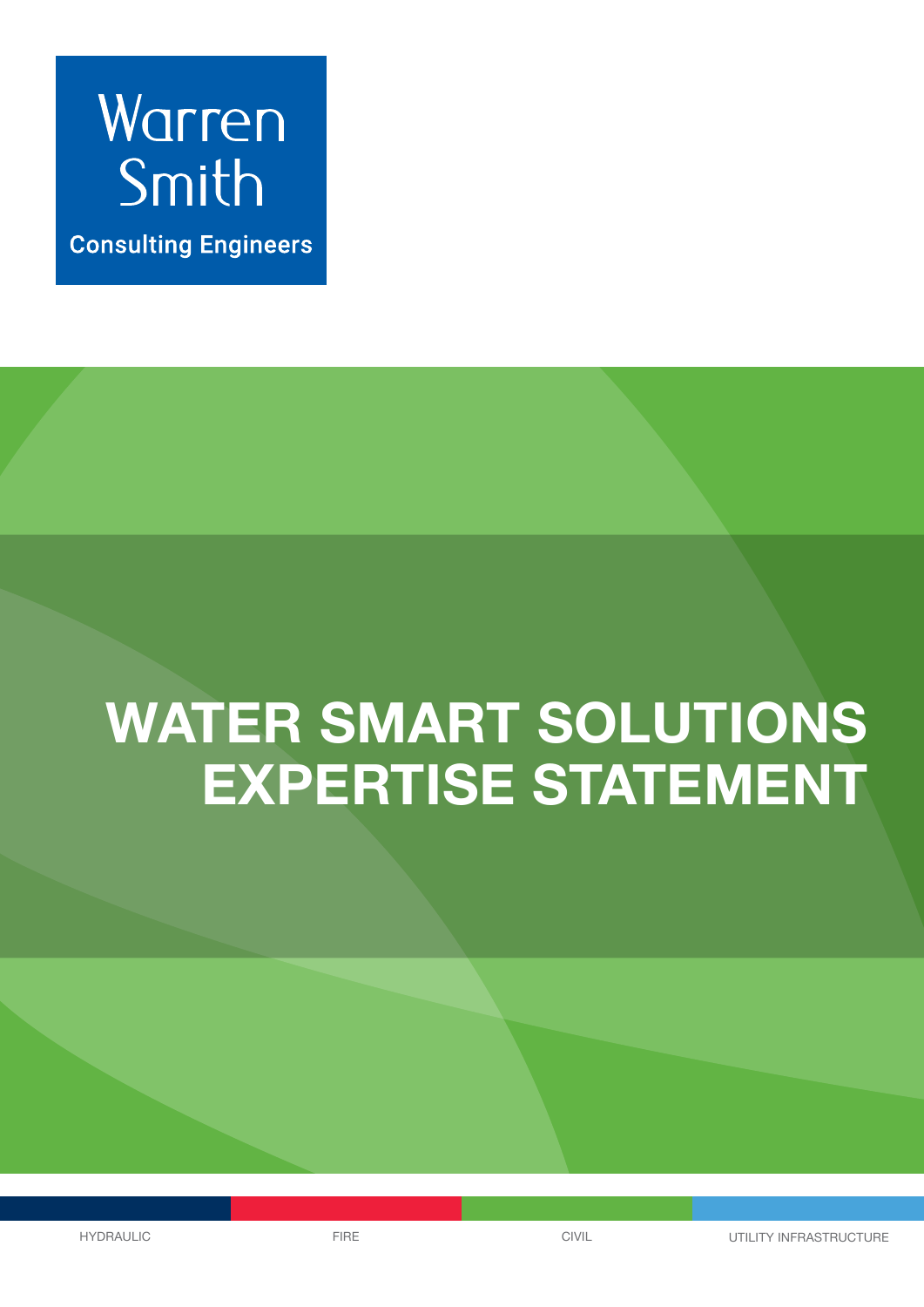# **BUSINESS AND GOALS**





BARANGAROO HEADLAND

Warren Smith Consulting Engineers was founded on the 10th August, 1981. We continue to offer the highest level of service as Consulting Engineers in Hydraulic, Fire, Civil and Utility Infrastructure design.

We have been involved with over 6,000 projects of all development classifications and scale.

Our vast project experience extends to not only NSW, ACT and VIC, but throughout Australia and abroad.

### **Company Core Values:**

- Partnerships and collaborations with our delivery partners
- Commitment to innovation and excellence
- Advancement of our staff through training and development
- Treat others as we would want to be treated

#### **Our objectives are to:**

- Produce and deliver excellent, best value for money design
- Provide dependable professional service with unquestionable integrity
- Provide a differing approach to solving a problem
- Better the industry by feeding our design innovation back into legislation and design standards
- Continually research and develop new design techniques
- Maintain our position as leaders in our profession
- Be friendly and approachable
- Co-operate and actively participate as a key player within a team







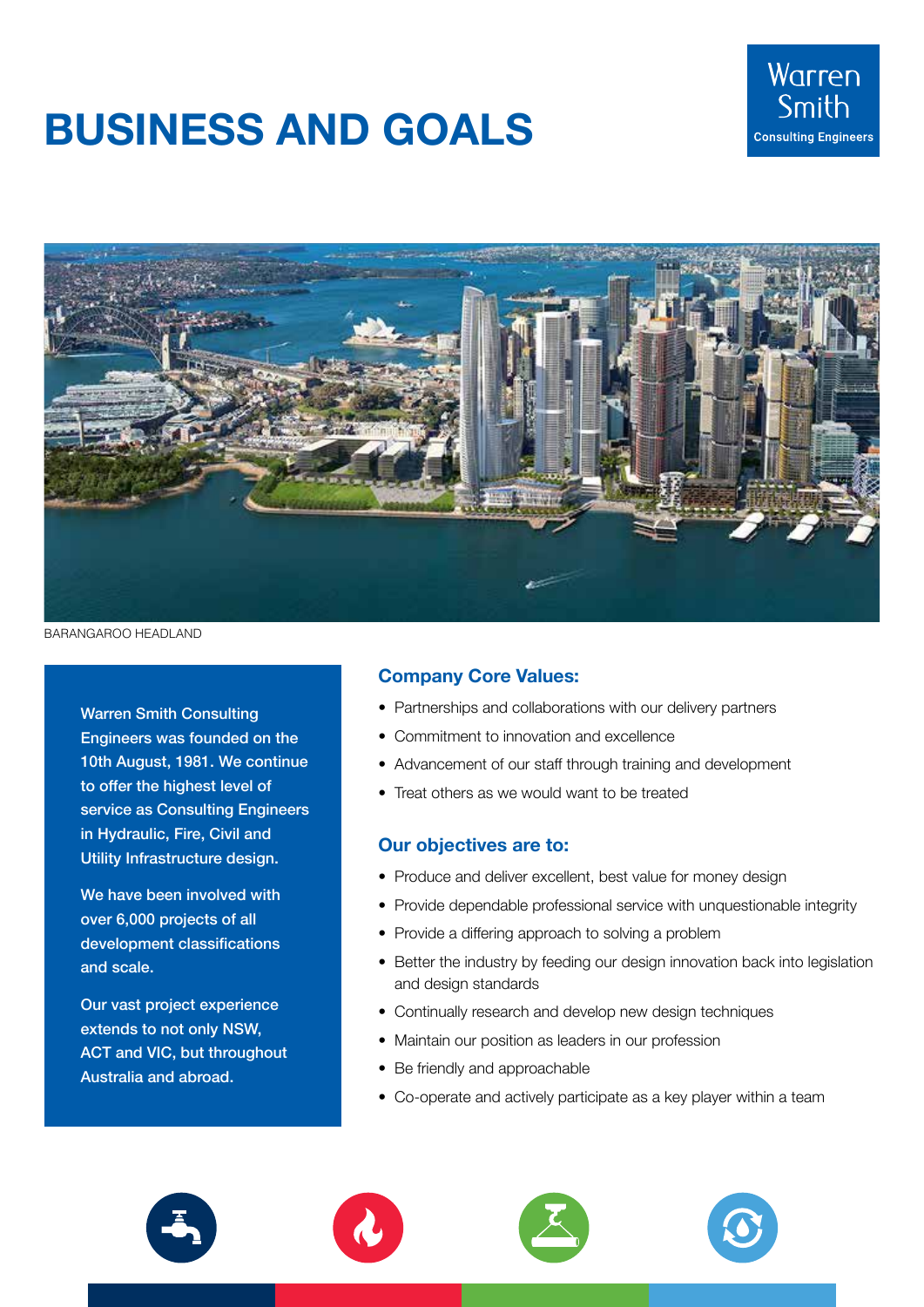



#### **Our key personnel and directors have comprehensive industry experience and knowledge.**

Our managers, without exception are all long-term employees of the firm. Our key personnel are:



**Michael Cahalane** *Director Civil & Water Engineering* Years in Industry: 20 Years with WS+P: 12



**David Bolt** *Director Fire & Hydraulic* Years in Industry: 26 Years with WSCE: 25



**Tom Wise** *Technical Manager* Years in Industry: 10 Years with WS+P: 9



**Preneshin Govender** *Partner Civil & Water Engineering* Years in Industry: 15 Years with WS+P: 3



**Cristina Nugpo** *Team Leader – Utility Infrastructure – Civil & Water Engineering* Years in Industry: 12 Years with WSCE: 1



**Grahame Barnes** *Design Manager Hydraulic* Years in Industry: 38 Years with WS+P: 33



**Ian Stone** *Expertise Leader Fire* Years in Industry: 39 Years with WS+P: 31

Consulting Engineers consists of the following directly employed staff:



**Engineers, Technologists & Designers, Hydraulic** 

- **Engineers, Technologists & Designers, Fire**
- **C** Engineers, Technologists & Designers, Civil
- Utility infrastructure, Water Servicing Coordinators, Water & Sewer
- **Drawing Technicians**
- Support Staff
- **O** Directors

Our engineers, technologists and designers are qualified Profession members of the following organisations:







ASSOCIATION









 $\vdots$ 



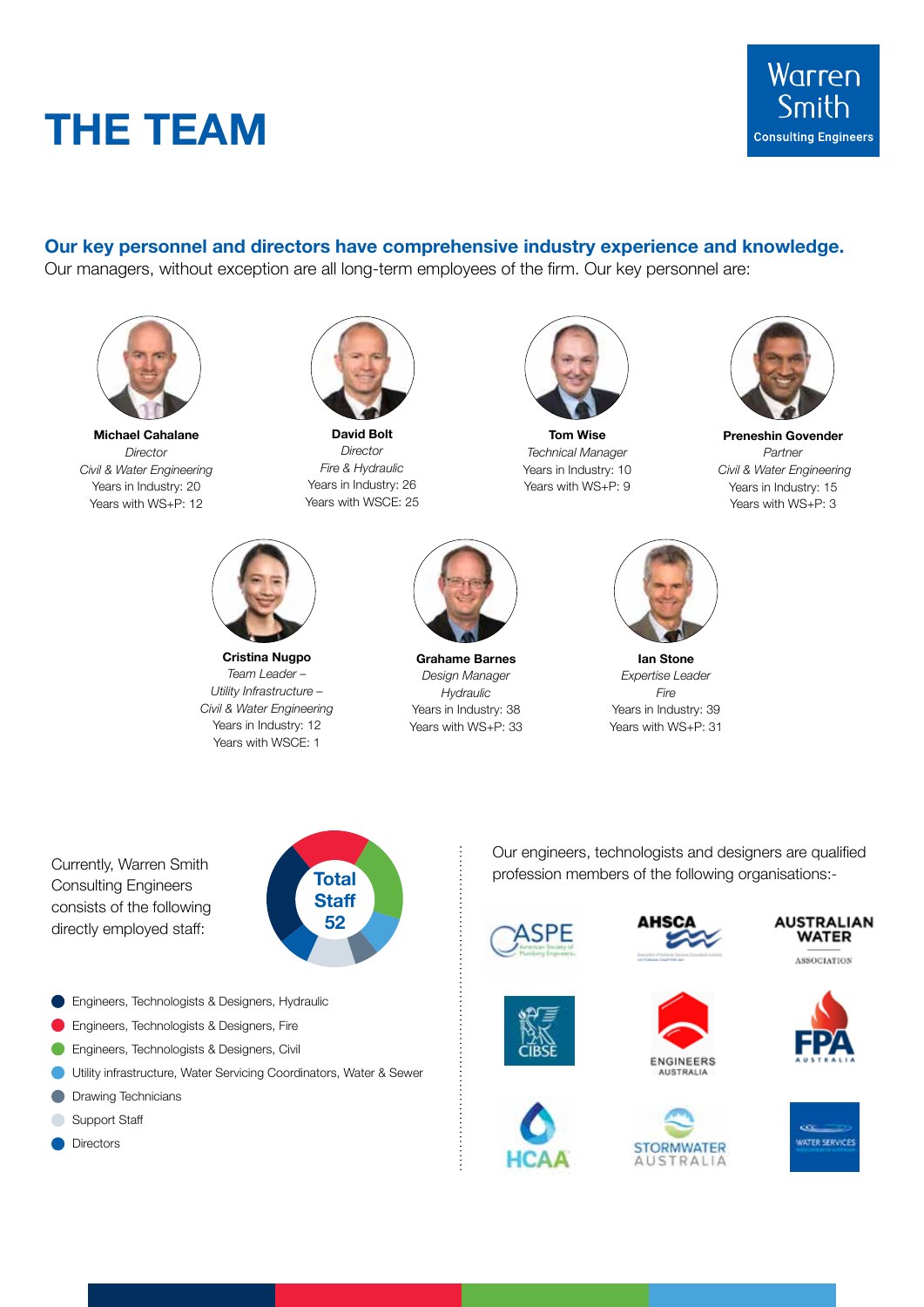# **WHAT WE DELIVER**

Warren Smith Consulting Engineers offer skilled professionals, who are effective communicators and valued members of any team. Our team is supported by our progressive design and quality assurance systems.

With access to decades of design and engineering experience, matched by our young innovative staff, we present a dynamic team capable of delivering significant projects.

Our team has a thorough understanding of both common and unique engineering design challenges. Through our experience, we have developed design knowledge and strategies to maximise the usable space and minimise the cost of the development.

Our team applies our design skills to ensure that the documentation we produce, and the advice we provide, is tailored to meet individual project goals and challenges.

We focus on the delivery of a premium product to our clients, which in the long term, is proven to be the most cost effective, aesthetically pleasing and space efficient. We also recognise that it is not only engineering that makes for an effective outcome. Engineering needs to be backed up by astute management and understanding of the project timeline and deliverables.

### **Warren Smith Consulting Engineers provide specialist engineering services:**

- Due diligence, compliance, condition and investigation reporting
- Master planning, concept, and schematic design
- Design development and contract documentation
- Sustainable and strategic system capex and opex analysis
- Construction administration
- Project management
- Feasibility studies
- Risk management
- Safety in design analysis
- Fit for purpose analysis

*We hope you enjoy the open, friendly, yet professional and skilled culture of our team, when embarking on your next project.* 



SYDNEY OPERA HOUSE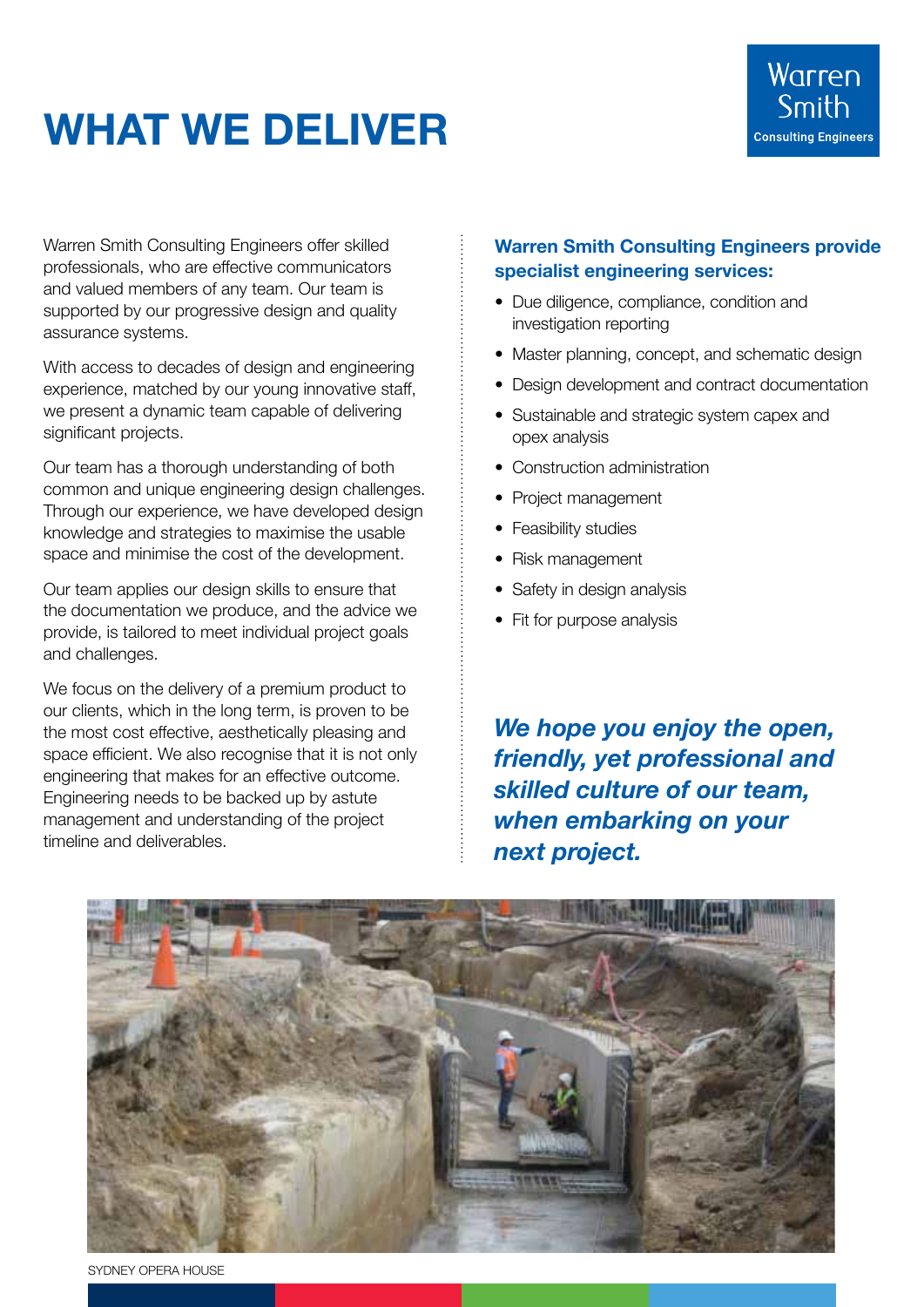# **THE WATER SMART SOLUTIONS PRACTICE**

A water smart solution involves local schemes which integrate recycled water and stormwater into water and waste water services. The benefits of doing this are numerous; it unlocks development potential, is more sustainable, and increases property value.

## **Development potential is unlocked by:**

- removing water and wastewater constraints, enabling early land release.
- staging construction, lowering investment risk and deferring cash flow.
- reducing lead times by eliminating the need for large infrastructure upgrades.
- reduce developer costs through cost sharing arrangements with the water authority.
- small systems being more flexible and hence more responsive to changes in demand.

### **Customers are attracted to these sustainable solutions that:**

- conserve (scarce) drinking water supplies.
- reduce wastewater pollution of waterways.
- preserve health of creeks and waterways.
- are resilient to change.





### **Neighbourhoods with water smart solutions are more appealing to live in and increase property value with:**

- a reliable and maintenance-free alternative water supply to meet BASIX.
- attractive open space, with water features and a well irrigated green landscape.
- a cooler neighbourhood offsetting the 'heat island' effect of urbanised areas.
- the disruption of amplifying major water infrastructure avoided.



The local solution may need to be temporary, but often it is best nested within a permanent solution within a regional system run by the water authority. Warren Smith would develop a solution that maximises the value of the site and then assist to negotiate a suitable agreement with the water authority.

### **To do this the Water Smart Solutions team have the capability to:**

- Utilise the latest technology and control systems.
- Draw on knowledge of what works in practice.
- Obtain approval from regulators and government approval agencies.
- Negotiate appropriate cost allocations with the water authority.

Warren Smith and partners would implement it either the clients representative contracting to suppliers, or offer a consortium to design, build, and operate the system.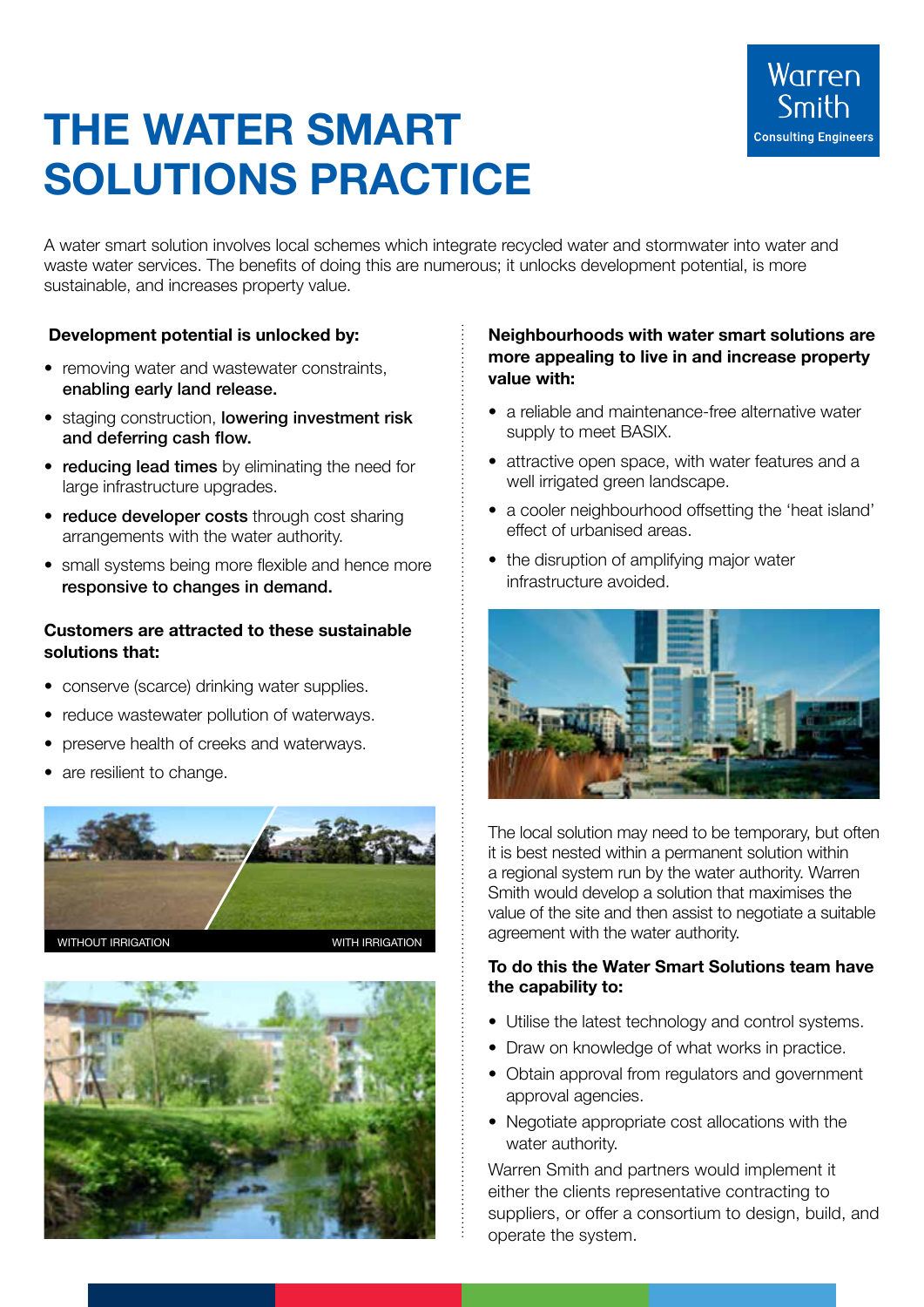

# **THE WATER SMART SOLUTIONS TEAM**

The Water Smart Solutions service is part of the Civil and Water Engineering practice, headed up by Michael Cahalane.



Michael Cahalane has been with the firm for over 12 years. Michael has a proven track record in delivering major Civil and Water projects. Michael managed the design team for the delivery of the Barangaroo Headland Park between 2012 to 2015. This included the design of a seepage and stormwater reuse system for irrigation, bio-retention swales, stormwater and sewerage management. Michael has an excellent track record in the successful delivery of this and other significant projects on time and within budget.



Robert Keessen leads the Water Smart Solutions practice. Robert has thirty years' experience in the industry, and joined the company from Sydney Water where he was the Project Director of the Water Smart Communities project.

Robert comes with a wealth of experience as a strategic planner in the water industry, with

- experience working with the development industry;
- connections and credibility with government agency planners and policy makers;
- the commercial acumen to negotiate suitable financial agreements.



Preneshin Govender is an experienced Water and Civil Infrastructure Designer, and is valued for his innovative solutions to technical challenges. Preneshan has 11 years' experience in feasibility, preliminary design and detailed design of water supply, wastewater and stormwater networks.



Neal brings a wide range of civil engineering experience from his previous work in civil infrastructure and the energy industry. His pragmatic approach to water solutions, communication and business acumen, ensures completion of high quality designs on time and to budget.



Niall is an experienced Civil and Water Engineer who brings experience from both the contracting and consulting industry. His proactive approach, creative thinking and good communication skills ensure high quality designs are delivered within the required timeframe.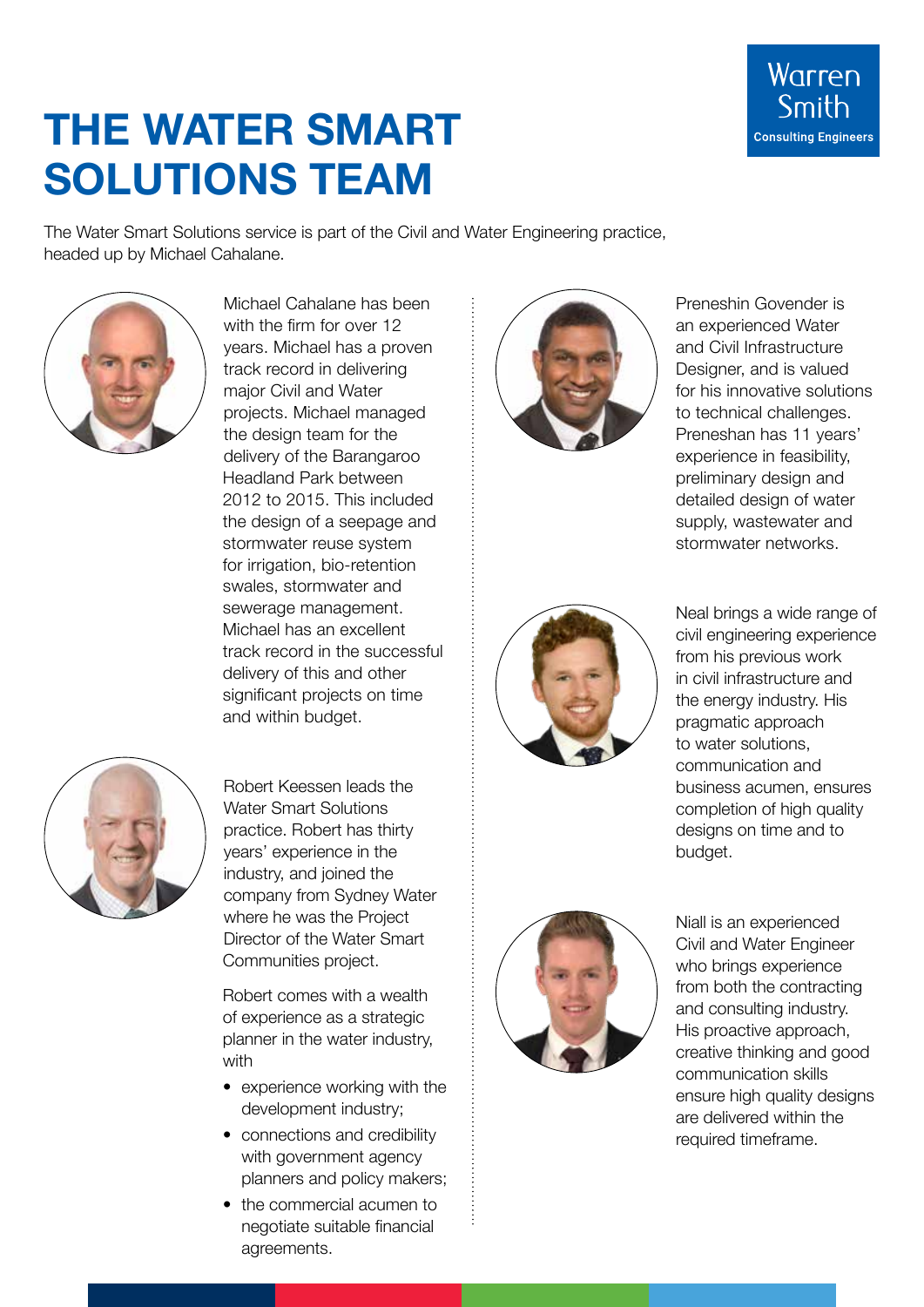# **KEY PROJECTS**



### **Barangaroo Masterplan (2010-Ongoing)**

**Client:**  Barangaroo Delivery Authority (BDA)

**Project Value:** \$22M

#### **Contact:**

Peter Funder (BDA) Project Director 0437 689 915

#### **Scope of Works:**

- Design of upgrade road works to Hickson Road.
- Sydney Water sewer and water masterplanning to address the additional loading resulting from Barangaroo South, Central, Crown Casino and Barangaroo Point.
- Advice on the construction of new buildings in Central adjacent to and over the existing sewerage pump station SPS1129.
- Concept design for the relocation of SPS1129.





## **University of Sydney (UoS) Kapooka Army Base ELF**

**Client:**  The University of Sydney

**Project Value:** \$20M

#### **Contact:**

Martin Ayers (UoS) Services Manager 0401 719 579

#### **Scope of Works:**

#### **Masterplan (2013 ongoing)**

- Capacity assessment and infrastructure upgrade requirements to accommodate the proposed \$1.4B 2020 Campus Improvement Plan.
- Sewer and Water upgrade plans and staging.
- Construction documentation for sewer, water gas and stormwater.

#### **Integrated Water Management Plan (2017)**

- Setting water management goals for the Camperdown and Darlington campuses.
- Review of existing water use and landscape irrigation practices.
- Site water balance analysis.
- Cost and value analysis of recycled water, stormwater and rainwater harvesting, water conservation.
- Recommend a water management strategy.
- An action plan to progress towards the long term goals.



# **Expansion (2008 – 2012)**

**Client:**  Department of Defence (DoD)

**Project Value:**  \$220M

**Contact:**  Nathan Szymanski (DoD) Project Manager 0428 963 276

#### **Scope of Works:**

- New base sewage treatment plant for irrigation and toilet flushing reuse.
- 10km of effluent distribution pipelines, including 2km of rising main.
- A 1.0ML effluent reservoir, telemetry and chlorination system.
- All road and stormwater drainage works for the above facilities.